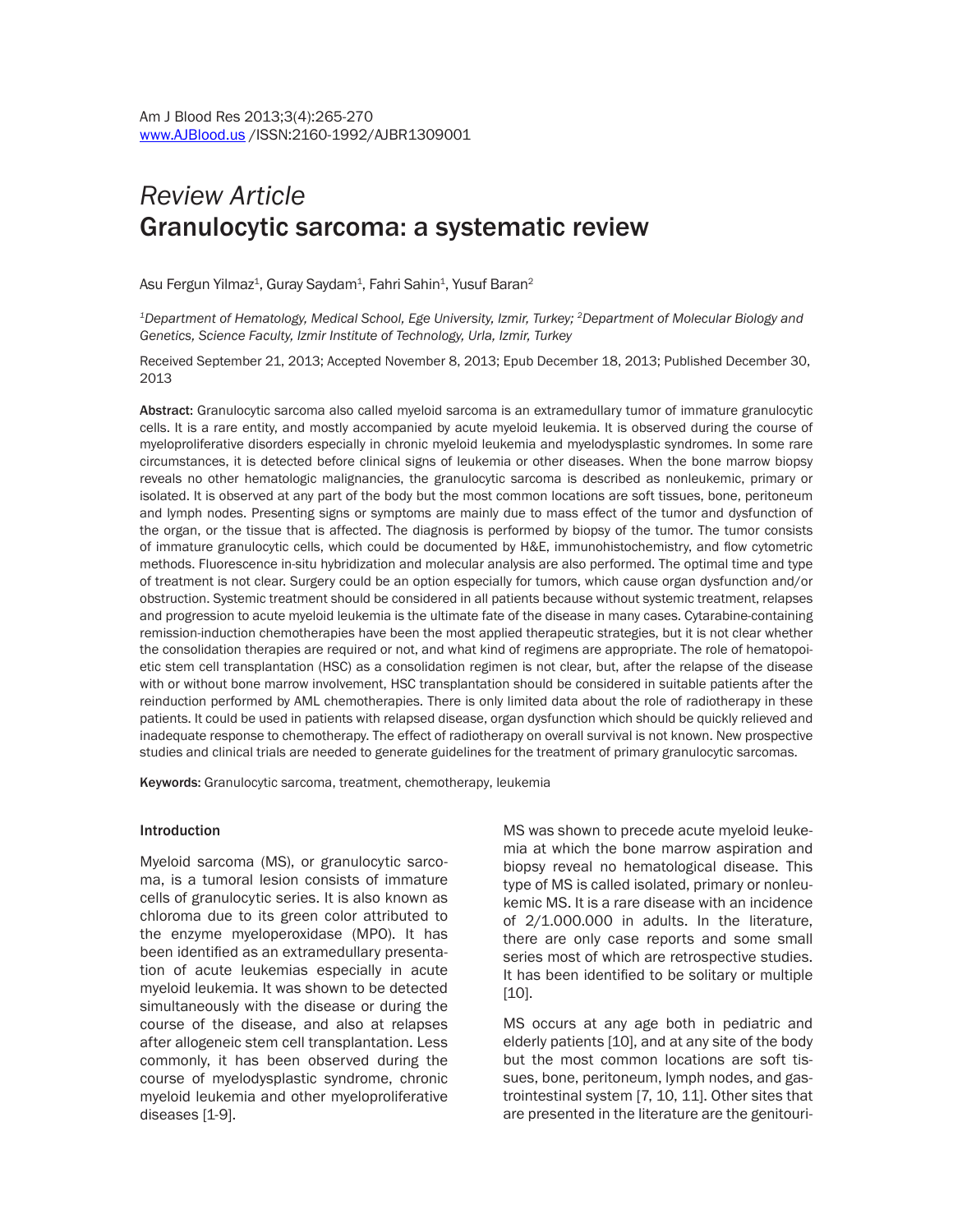nary system of males and females and the central nervous system [3, 12-17]. Since the locations are diverse, clinical presentation of the disease is also diverse with signs and symptoms determined by the size and localization of the tumor [11].

# **Diagnosis**

Diagnosis of MS with known AML or other hematologic malignancies is relatively easy but the differential diagnosis of primary MS is relatively difficult for a pathologist. The rate of misdiagnosis is 75% in a historical study, and the most frequent misdiagnosis is large cell lymphoma [18]. In recent studies, the rate of misdiagnosis has been found to be lower with a range of 25-47% [19, 20]. The patients were mostly mistaken for malignant lymphoproliferative disorders. The misdiagnoses are non-Hodgkin lymphoma, histiocytic lymphoma, thymoma, myeloma, eosinophilic sarcoma, extramedullary hematopiesis, mucosa associated lymphoid tissue, Ewing sarcoma and carcinoma, and they could not be corrected until acute leukemia was suspected by bone marrow aspiration and biopsy or peripheral blood smears [19, 20]. Although the fine needle aspiration is used for diagnosis in the literature [21], tissue biopsy is the preferred method [11]. The morphologic appearance on H&E varies according to differentiation of the cells. It mostly consists of infiltration by myeloblasts. It is recommended to send the specimen to immunohistochemistry, flow cytometry, fluorescence in situ hybridization, and molecular analysis. Following the diagnosis of MS, bone marrow biopsy and aspiration should be performed to rule out other hematological malignancies [11]. Fine needle aspiration should be reserved for tumors in which tissue biopsy is not suitable.

# Imaging tests

According to the localization of the tumor, magnetic resonance or computed tomography is performed. These techniques differentiate MS from abscess and hematomas especially in patients with AML [22]. Stölzel *et al* have also shown that FDG-PET CT is an option to document the localization, and size of the tumor, and to detect multiple lesions in nonleukemic MS and MS with AML [23]. PET CT is mostly suggested for planning of the radiation therapy and monitoring the treatment response [11]. Especially in patients with CNS, spinal and musculoskeletal lesions, usage of MRI with contrast material would be preferred [24, 25].

# Prognosis

The prognosis of isolated MS is not well examined in large prospective studies but it has a poor prognosis. In some series with subgroup analysis of isolated MS performed in children, it was demonstrated that it had a better prognosis than children with AML, without MS and patients concomitant with AML [26]. Tsimberidou *et al* have demonstrated that isolated MS patients with chromosome 8 abnormalities had a worse prognosis and intensive chemotherapies were needed in this group [12].

# **Treatment**

Since primary MS is a rare entity, there are not large prospective randomized studies which would document optimal treatment. Data about the treatment options of the disease comes from case reports and small case series most of which are retrospective studies. The treatment depends on the localization of the disease, whether it is an initial diagnosis or at relapse, the performance status and the age of the patient. In some historical studies, Meis *et al* [18] have reported 16 granulocytic sarcoma patients without evidence of leukemia, and have pointed out that 4 of those 16 (25%) patients did not develop acute leukemia during the follow up period of 3.5-16 years, but they have not identified any prognostic factors about progressing to acute leukemia. Tsimberidou *et al* demonstrated that isolated MS had a better event free survival in patients treated with cytarabine containing regimens [27]. In the literature, since there is a high rate for progression to acute leukemia especially in patients who are treated with localized methods (88-100%), systemic treatment is recommended to all patients with isolated MS [11, 25].

# The type and time of the systemic treatment

Although the optimal time and type of the chemotherapy is not clear in isolated MS patients, chemotherapy regimens similar to the regimens used in AML remission induction treatment are mostly used. Tsimberidou *et al* [12] showed that AML patients treated with chemotherapy (idarubicine and ara – C; fludarabine,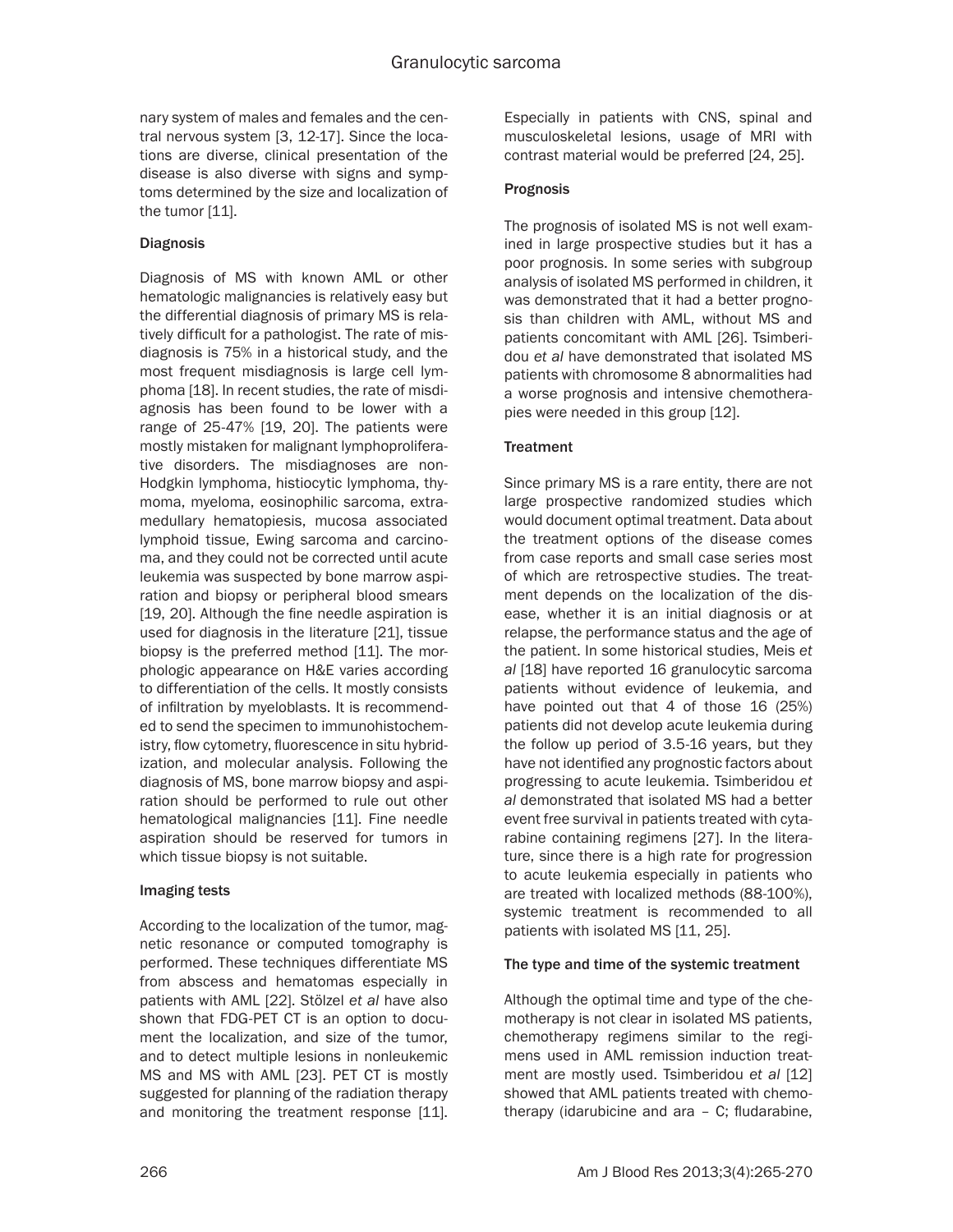ara – C, idarabucin and G – CSF [FLAG]; cyclophosphamide, cytarabine, topotecan and G – CSF [CAT - G]; daunorubicin and ara – C) with or without radiotherapy had 65% complete remission and the median survival was 20 months. Other studies also demonstrated the effectiveness of systemic chemotherapy in primary MS patients [20, 27, 28]. Imrie *et al* [28] documented that systemic chemotherapy has decreased the rate of progression to acute leukemia (41% versus  $71\%$   $p = 0.001$ ) and increased the survival. The period of progression to acute leukemia is longer in patients treated systemically than in patients treated only with local approaches like surgery or radiotherapy [20]. Under the light of these studies, treatment with systemic chemotherapies should be initiated as soon as the diagnosis is confirmed [11, 27, 29]. It is documented in the literature that the treatment of MS should also be initiated as soon as the diagnosis is confirmed in the pediatric group [30].

Upon consideration of the type of chemotherapeutic agents, there are very limited data analyzing the different agents in primary MS patients. In a retrospective study, in patients treated with chemotherapeutic agents containing cytosine arabinoside and anthracycline, which is accepted as the treatment of acute myeloid leukemia; the period of progression to acute leukemia was significantly longer than in patients who were treated with chemotherapies that were used mostly in patients with lymphomas [20].

So immediate systemic treatment with agents used in patients with acute myeloid leukemia should be given to the patients with primary MS [11, 29].

# Local approaches in primary MS patients

# *Radiotherapy (RT)*

In retrospective groups, it was shown that patients treated only with radiotherapy had a high rate of progression to AML after a short nonleukemic period [20]. It could also be used as a consolidation therapy after systemic chemotherapy [11] while considering the possible toxicities due to the localization of the tumor. Tsimberidou *et al* demonstrated that the failure free survival in 21 patients with nonleukemic granulocytic sarcoma was lower with the combination treatment of chemoradiotherapy [12]. In another retrospective case, with a group of 90 patients, the local radiotherapy had no effect on survival in multivariate analyses [28, 31].

In conclusion, RT without systemic treatment is not an optimal therapy for primary MS patients. It could be used in conjunction with systemic therapies, primarily in patients who need a rapid relief of symptoms, or it could also be used as a consolidation therapy. In patients with CNS involvement, radiation therapy should be used in combination with systemic thera pies.

## *Surgery*

Most of the patients, who undergo surgery, almost always relapse or progress to AML, and die. The incidence of AML or extramedullary relapse was significantly higher in patients who were treated with surgery only [19]. It was also demonstrated by Yamauchi *et al* that the time interval to progression to AML was higher in patients who did not receive systemic therapy [20]. Most of the patients (81%) who did not receive systemic treatment were shown to progress to AML in the first 11 months. A nonleukemic period longer than 2 months was observed in 19% of patients who received systemic treatment, and in only 5% of patients who were not treated systemically [20]. Under these circumstances, only surgery is not an effective treatment strategy for primary MS, and surgery should be considered before the systemic treatment in acute situations in which rapid debulking and symptomatic relief is needed [11]. It could also be used to confirm the diagnosis in rare cases.

## Bone marrow transplantation

There are no prospective studies about hematopoietic stem cell transplantation (HCST) in isolated MS patients. The data about HSCT comes only from retrospective small groups mostly MS concomitant with AML. One of the largest groups consisted of 99 myeloid sarcoma patients with 30 isolated MS patients. In this study, the subgroup analysis of isolated MS patients was documented, and it was found that allogeneic stem cell transplantation was an efficient treatment modality with a nonrelapsing mortality rate of 17%. Nearly half of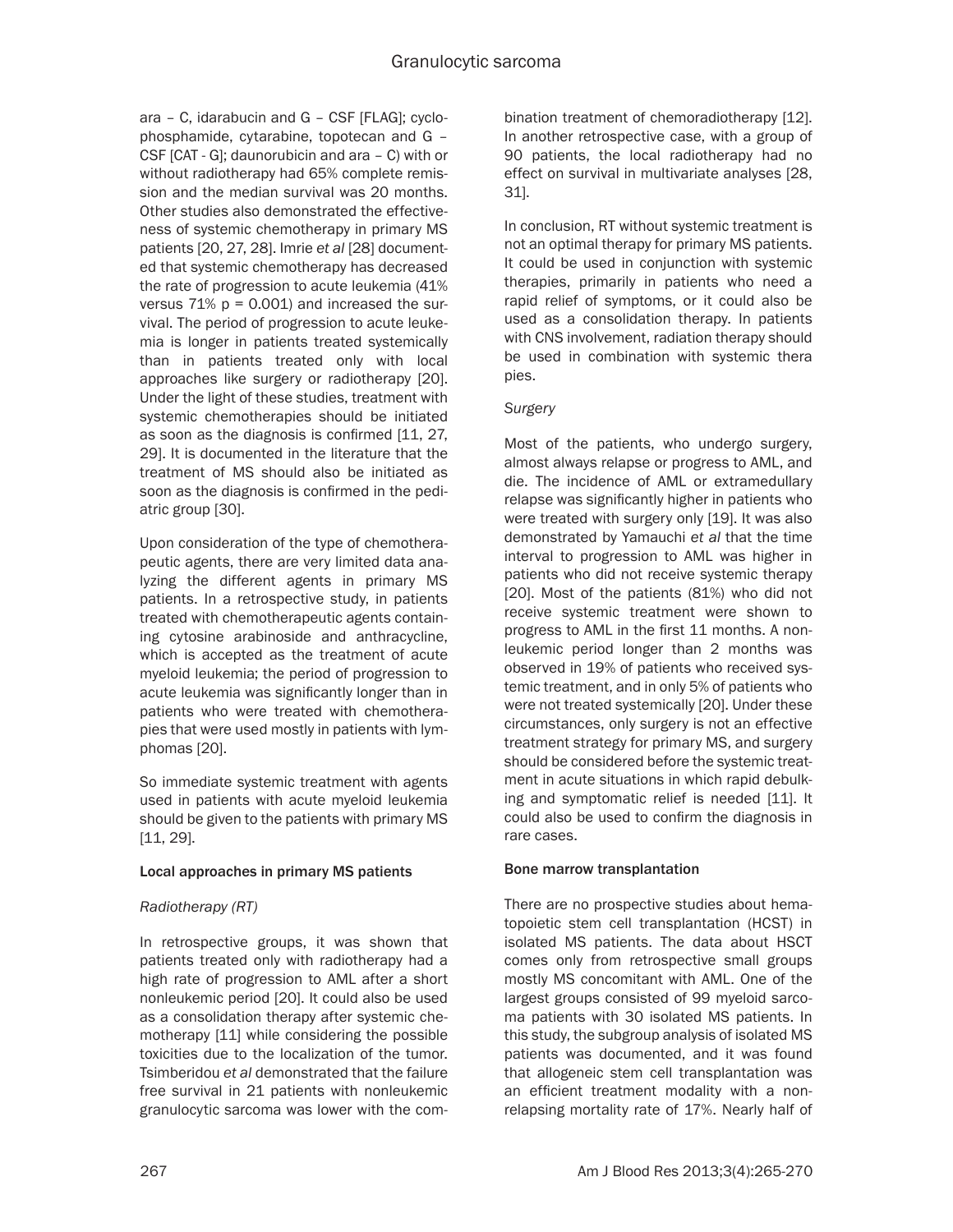the patients (47%) in this study got transplantation in the first remission. The 5-year overall survival was 33% and leukemia free survival was 30%, and there was no statistically significant difference between the isolated MS and leukemic MS patients. Other studies consisted of both isolated MS and MS with AML. It was concluded that HSCT should be considered as a first line effective therapeutic option with longer overall survivals [19, 25, 32, 33].

Under the light of these data, HSCT would be considered in patients with isolated MS especially in relapsed patients and in patients who are in their first remission [11].

## Targeted therapies

There is no targeted therapy for patients with MS but new agents such as FLT 3 inhibitors, farnesyl-transferase inhibitors and, histone deacetylase inhibitors studied in patients with AML could be considered as an option for MS patients [25].

## Therapies in relapsed or refractory disease

There is very limited data about relapsed patients. Relapsed or refractory disease is observed with or without bone marrow involvement. In these patients, reinduction chemotherapies should be considered concomitant with HSCT. If the relapse occurs after HSCT, donor lymphocyte infusion, tapering of the immunosuppression treatment and RT would be an option. If there is concomitant bone marrow involvement, the patients are treated as relapsed AML with chemotherapy reinduction and HSCT. RT could be used as a local control of the disease [11]. These patients should be considered to enroll a clinical trial.

Consolidation treatment in remission after the first line chemotherapy is not well studied. Some authors only recommend radiotherapy as although others conclude that consolidation with HSCT has a longer survival [11, 34].

## **Conclusion**

Isolated MS is a rare tumor that consists of immature granulocytic cells. It is detected at any part of the body. The optimal treatment of the disease is not clear since there is not enough data and large prospective studies in the literature. Systemic chemotherapies used

in AML remission induction treatment are mostly suggested therapy with or without radiotherapy. HSCT should also be considered in relapsed or refractory patients after reinduction and used as a consolidation treatment in suitable patients. New large prospective studies and new agents are needed for the treatment of isolated AML patients.

#### Acknowledgements

We apologize to the authors whose valuable studies were not included here due to space limitations and the concentrated scope of the review.

## Disclosure of conflict of interest

None.

Address correspondence to: Dr. Yusuf Baran, Department of Molecular Biology and Genetics, Science Faculty, Izmir Institute of Technology, Urla, 35430, Izmir, Turkey. Tel: +90 232 7507515; Fax: +90 232 7507509; E-mail: [yusufbaran@iyte.edu.tr](mailto:yusufbaran@iyte.edu.tr); Dr. Fahri Sahin, Department of Hematology, Medical School, Ege University, 35100, Bornova, Izmir, Turkey. Tel: +90 232 3903530; Fax: +90 232 3903530; E-mail: [fahri.sahin@ege.edu.tr](mailto:fahri.sahin@ege.edu.tr)

## References

- [1] Pileri SA, Ascani S, Cox MC, Campidelli C, Bacci F, Piccioli M, Piccaluga PP, Agostinelli C, Asioli S, Novero D, Bisceglia M, Ponzoni M, Gentile A, Rinaldi P, Franco V, Vincelli D, Pileri A Jr, Gasbarra R, Falini B, Zinzani PL, Baccarani M. Myeloid sarcoma: clinico-pathologic, phenotypic and cytogenetic analysis of 92 adult patients. Leukemia 2007; 21: 340-350.
- [2] Kasahara S, Tsurumi H, Hara T, Goto H, Moriwaki H. Idiopathic myelofibrosis developing isolated granulocytic sarcoma with der  $(1,7)(q10;$ p10) after splenectomy and finally transforming to acute myelogenous leukemia. Leuk Lymp 2000; 39: 427-433.
- [3] Szomor A, Baranyai F, Tornóczky T, Losonczy H. Penile chloroma in a patient with secondary acute myeloid leukemia. Eur J Haematol 2002; 68: 322.
- [4] Hancock JC, Prchal JT, Bennett JM, Listinsky CM. Trilineage extramedullary myeloid cell tumor in myelodysplastic syndrome. Arch Pathol Lab Med 1997; 121: 520-523.
- [5] Maeng H, Cheong JW, Lee ST, Yang WI, Hahn JS, Ko YW, Min YH. Isolated extramedullary relapse of acute myelogenous leukemia as a uterine granulocytic sarcoma in an allogeneic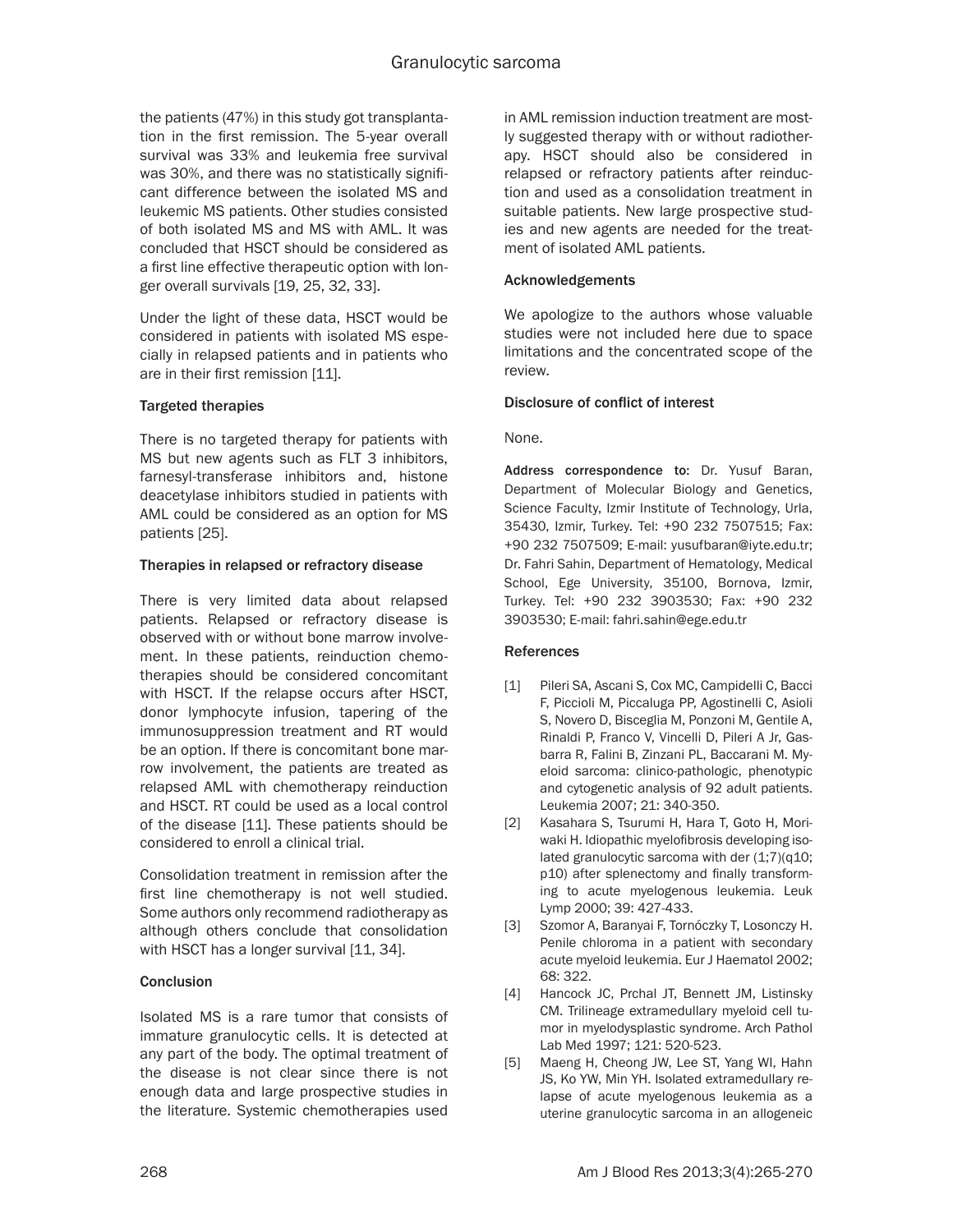hematopoietic stem cell transplantation recipient. Yonsei Med J 2004; 45: 330-333.

- [6] Schwyzer R, Sherman GG, Cohn RJ, Poole JE, Willem P. Granulocytic sarcoma in children with acute myeloblastic leukemia and t(8;21). Med Pediatr Oncol 1998; 31: 144-149.
- [7] Campidelli C, Agostinelli C, Stitson R, Pileri SA. Myeloid sarcoma: extramedullary manifestation of myeloid disorders. Am J Clin Pathol 2009; 132: 426-437.
- [8] Szomor A, Passweg JR, Tichelli A, Hoffmann T, Speck B, Gratwohl A. Myeloid leukemia and myelodysplastic syndrome relapsing as granulocytic sarcoma (chloroma) after allogeneic bone marrow transplantation. Ann Hematol 1997; 75: 239-241.
- [9] Békássy AN, Hermans J, Gorin NC, Gratwohl A. Granulocytic sarcoma after allogeneic bone marrow transplantation: a retrospective European multicenter survey. Acute and Chronic Leukemia Working Parties of the European Group for Blood and Marrow Transplantation. Bone Marrow Transplant 1996; 17: 801-808.
- [10] Neiman RS, Barcos M, Berard C, Bonner H, Mann R, Rydell RE, Bennett JM. Granulocytic sarcoma: a clinicopathologic study of 61 biopsied cases. Cancer 1981; 48: 1426-1437.
- [11] Bakst RL, Tallman MS, Douer D, Yahalom J. How I treat extramedullary acute myeloid leukemia. Blood 2011; 118: 3785-3793.
- [12] Tsimberidou AM, Kantarjian HM, Estey E, Cortes JE, Verstovsek S, Faderl S, Thomas DA, Garcia-Manero G, Ferrajoli A, Manning JT, Keating MJ, Albitar M, O'Brien S, Giles FJ. Outcome in patients with nonleukemic granulocytic sarcoma treated with chemotherapy with or without radiotherapy. Leukemia 2003; 17: 1100-1103.
- [13] Skeete DH, Cesar-Rittenberg P, Jong R, Murray SK, Colgan TJ. Myeloid sarcoma of the vagina: a report of 2 cases. J Low Genit Tract Dis 2010; 14: 136-141.
- [14] Chiang YC, Chen CH. Cervical granulocytic sarcoma: report of one case and review of the literature. Eur J Gynaecol Oncol 2010; 31: 697- 700.
- [15] Bagg MD, Wettlaufer JN, Willadsen DS, Ho V, Lane D, Thrasher JB. Granulocytic sarcoma presenting as a diffuse renal mass before hematological manifestations of acute myelogenous leukemia. J Urol 1994; 152: 2092-2093.
- [16] Kei PL, Kok TY, Linn YC, Padhy AK. Butterfly lesion of the corpus callosum: an unusual case of extramedullary myeloid sarcoma (granulocytic sarcoma). Clin Nucl Med 2011; 36: 365- 366.
- [17] Takeda M, Yamaguchi S, Eguchi K, Kajiume T, Nishimura S, Kobayashi M, Kurisu K. Spinal epidural granulocytic sarcoma in a child prec-

edent to clinical manifestation of acute myeloid lymphoma: case report. Neurol Med Chir (Tokyo) 2009; 49: 221-224.

- [18] Meis JM, Butler JJ, Osborne BM, Manning JT. Granulocytic sarcoma in nonleukemic patients. Cancer 1986; 58: 2697-2709.
- [19] Antic D, Elezovic I, Milic N, Suvajdzic N, Vidovic A, Perunicic M, Djunic I, Mitrovic M, Tomin D. Is there a ''gold'' standard treatment for patients with isolated myeloid sarcoma? Biomed Pharmacot 2013; 67: 72-77.
- [20] Yamauchi K, Yasuda M. Comparison in treatments of nonleukemic granulocytic sarcoma: report of two cases and a review of 72 cases in the literature. Cancer 2002; 94: 1739-1746.
- [21] Ngu IW, Sinclair EC, Greenaway S, Greenberg ML. Unusual presentation of granulocytic sarcoma in the breast: a case report and review of the literature. Diagn Cytopathol 2001; 24: 53- 57.
- [22] Pui MH, Fletcher BD, Langston JW. Granulocytic sarcoma in childhood leukemia: imaging features. Radiology 1994; 190: 698-702.
- [23] Stölzel F, Röllig C, Radke J, Mohr B, Platzbecker U, Bornhäuser M, Paulus T, Ehninger G, Zöphel K, Schaich M. 18F-FDG-PET/CT for detection of extramedullary acute myeloid leukemia. Haematologica 2011; 96: 1552-1556.
- [24] Xiao RZ, Long ZJ, Xiong MJ, Wang WW, Lin DJ. Diagnosis and treatment of a patient with isolated spinal granulocytic sarcoma: A case report. Oncol Lett 2013; 5: 1229-1232.
- [25] Avni B, Koren-Michowitz M. Myeloid sarcoma: current approach and therapeutic options. Ther Adv Hematol 2011; 2: 309-316.
- [26] Dusenbery KE, Howells WB, Arthur DC, Alonzo T, Lee JW, Kobrinsky N, Barnard DR, Wells RJ, Buckley JD, Lange BJ, Woods WG. Extramedullary leukemia in children with newly diagnosed acute myeloid leukemia: a report from the Children's Cancer Group. J Pediatr Hematol Oncol 2003; 25: 760-768.
- [27] Tsimberidou AM, Kantarjian HM, Wen S, Keating MJ, O'Brien S, Brandt M, Pierce S, Freireich EJ, Medeiros LJ, Estey E. Myeloid sarcoma is associated with superior event-free survival and overall survival compared with acute myeloid leukemia. Cancer 2008; 113: 1370- 1378.
- [28] Imrie KR, Kovacs MJ, Selby D, Lipton J, Patterson BJ, Pantalony D, Poldre P, Ngan BY, Keating A. Isolated chloroma: the effect of early antileukemic therapy. Ann Intern Med 1995; 123: 351-353.
- [29] Döhner H, Estey EH, Amadori S, Appelbaum FR, Büchner T, Burnett AK, Dombret H, Fenaux P, Grimwade D, Larson RA, Lo-Coco F, Naoe T, Niederwieser D, Ossenkoppele GJ, Sanz MA, Sierra J, Tallman MS, Löwenberg B, Bloomfield